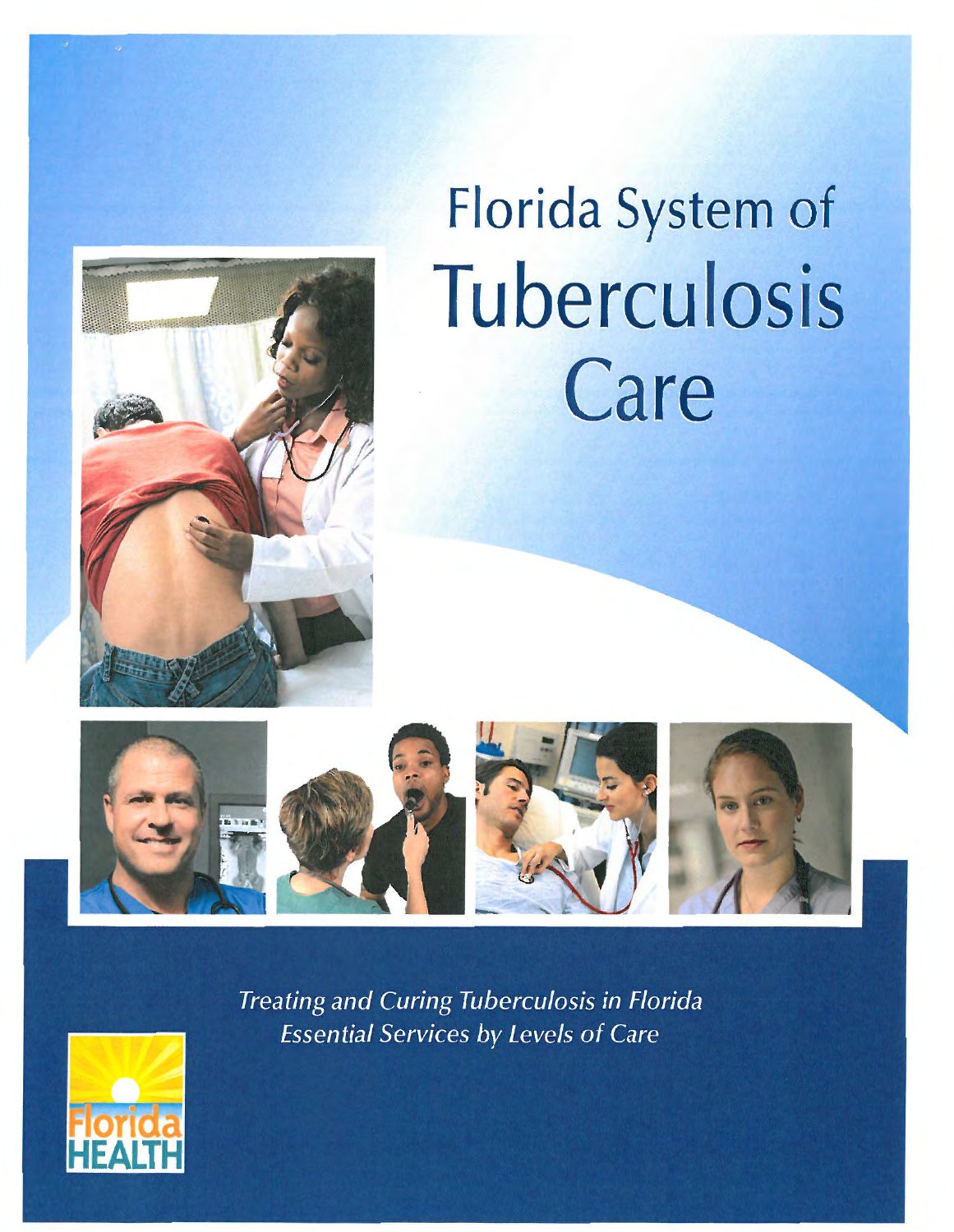## **Table of Contents**

| Letters in     |  |
|----------------|--|
| $\Pi$ , $\Box$ |  |
| III.           |  |
| IV.            |  |
| V.             |  |
|                |  |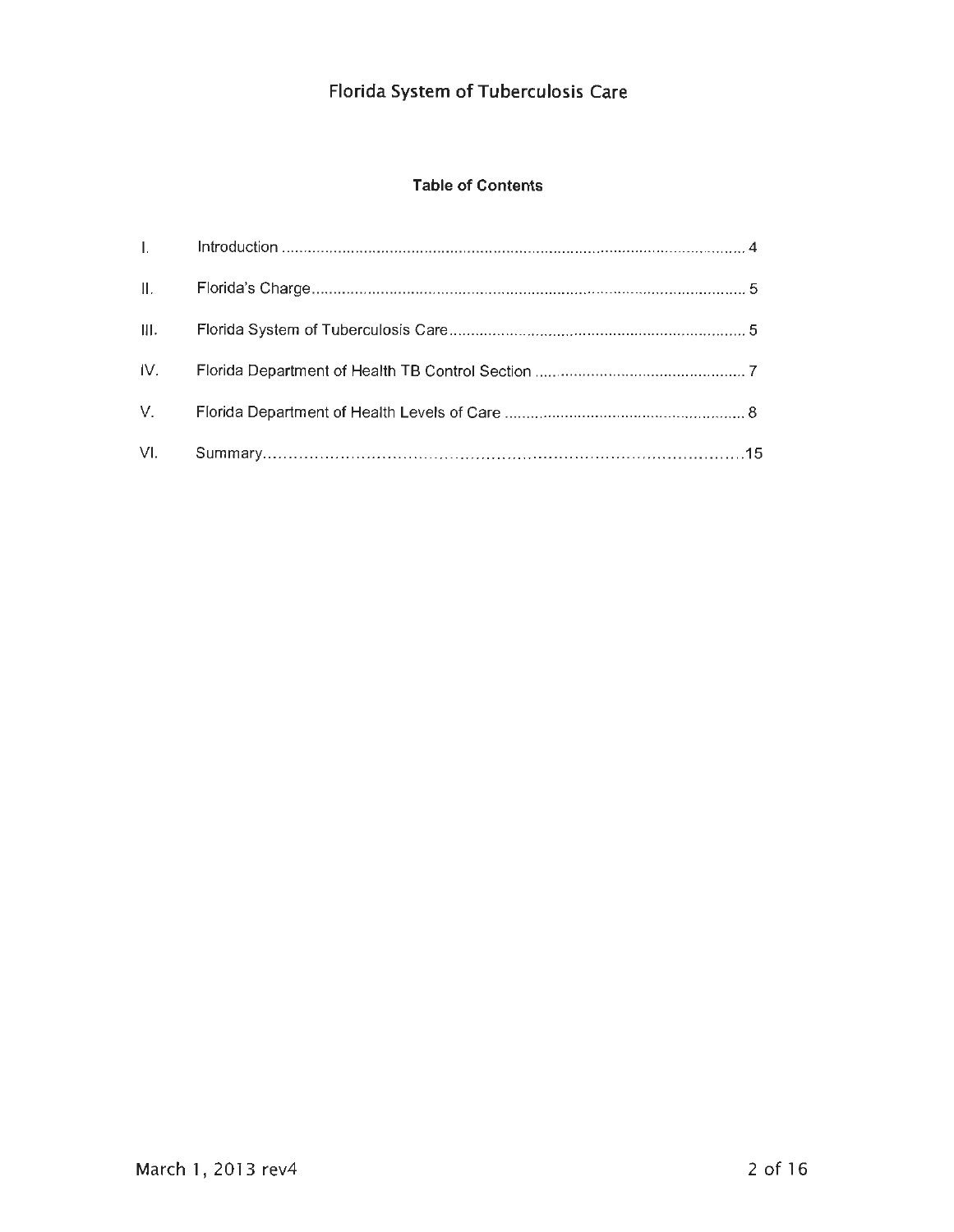## **CONTRIBUTORS**

Alina M. Alonso, MD

David Ashkin, MD

Kim Barnhill, MS, MPH

Mary Kay Burns, RN, BSN, MBA

Karen A. Chapman, MD, MPH

Robert Eadie, JD

Kathy Franklin

Cassandra L. Garber

Laura Green

Douglas A. Holt, MD

Holly Holt, RN, BSN, MSM

Jimmy Keller, DHSc

Gary J Landry

Jylmarie Lewis, MPH, CHP

Ann Rowe-McMullen

Georgia Murphy, MFA

Lillian Rivera, RN, MSN, PhD.

Melissa Roberts, LPN

Max Salfinger, MD

Bonita Sorenson, MD, MBA

Denishia K Sword

Paula Thaqi, MD, MPH

Rhonda White, MBA

John Armstrong, MD Surgeon General and Secretary of Health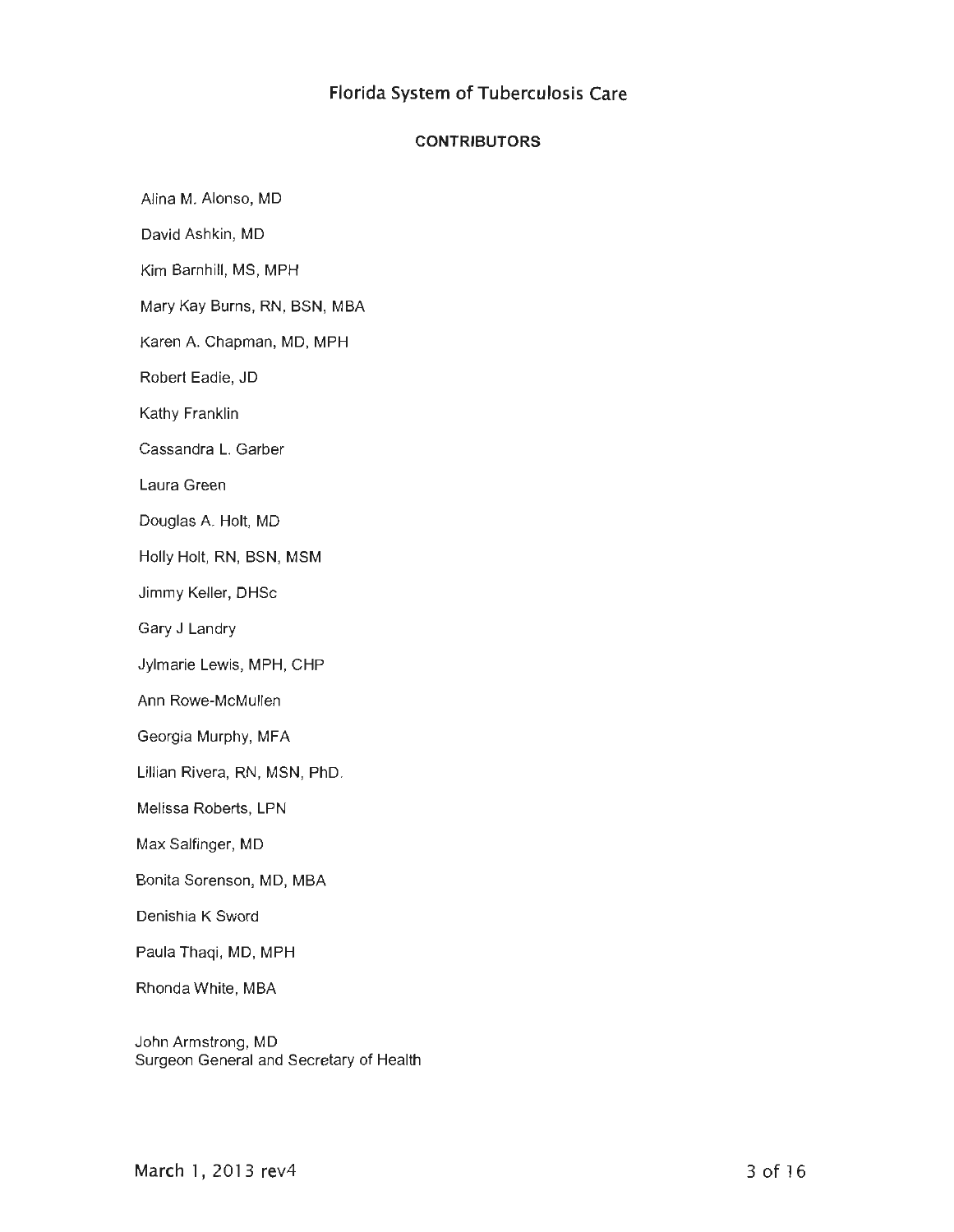#### I. Introduction

The Florida System of Tuberculosis Care is a partnership between the Florida Department of Health (DOH) and the statewide public health system . Working together, physicians, community based clinics, laboratories, hospitals, social services agencies, academia and public health professionals form a network that assures the five key components of an effective tuberculosis program (surveillance, diagnosis, treatment, case management and education) are available statewide.

Tuberculosis (TB) is an illness caused by Mycobacterium tuberculosis germs put into the air when a person with active TB disease of the lungs or throat (pulmonary TB) coughs or sneezes. TB is difficult to catch since it requires close contact to an active case of TB over an extended period of time. TB usually attacks the lungs, yet may infect any part of the body such as the kidney, spine and brain. Active TB disease can be treated with medications, but can cause severe illness or be fatal if not treated properly. Cure of active TB disease requires long-term medication. TB germs resistant to medications can emerge when patients with active TB do not complete the entire treatment and when infected contacts to active TB cases or persons at high risk for TB fail to complete treatment. Thus, completion of treatment is a vital principle for effective TB control.

The mission of the Florida DOH Tuberculosis Control Section is to eliminate tuberculosis in the state through administration of a statewide TB program that supports the Florida System of Tuberculosis Care. The Florida DOH Tuberculosis Program assures coordinated care to persons with active TB disease, their close contacts and other persons at high risk for latent TB infection (i.e. the homeless, HIV patients, etc.); assures a system of care is in place to manage complicated TB patients; provides community and provider training and technical assistance; assures accurate case reporting; and performs program monitoring and evaluation.

In 2011 , DOH provided more than 300,000 educational, screening and treatment services in communities across the state. During that time, 753 active TB cases were diagnosed, equating to a rate of four per 100,000 of Florida's population. Six of these cases (0.8%) were multidrugresistant TB (i.e. the TB is able to grow and multiply even in the presence of certain drugs, which would normally kill them). Through the diligent efforts of healthcare professionals, more than 4,500 persons exposed to these cases were evaluated as contacts. These numbers are consistent with benchmarks for contact investigations. As a result of these evaluations, 54 persons were diagnosed with active TB disease and almost 1,000 were found to have latent TB infection (LTBI).

To achieve the goal of elimination of TB, the Florida System of Tuberculosis Care requires the consistent use of proven public health practices, standards and evidence-based tuberculosis control strategies as well as ongoing program performance evaluation.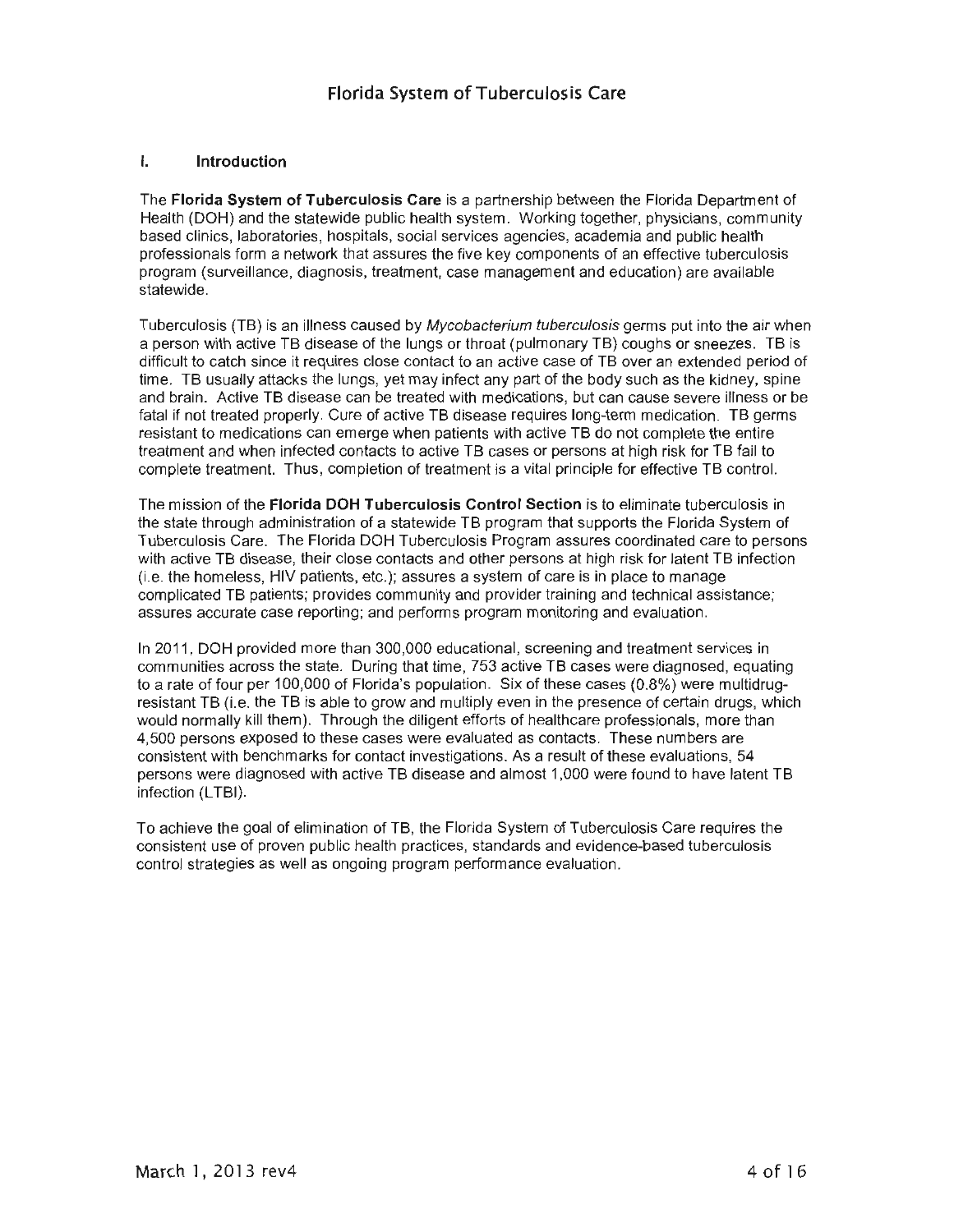## II. Florida's Charge

The Florida System of Tuberculosis Care is designed to focus necessary resources to reduce the tuberculosis rate in Florida by 50 percent within eight years.

| <b>Tuberculosis Program</b> | 2007          | 2008   | 2009          | 2010          | 2011          |
|-----------------------------|---------------|--------|---------------|---------------|---------------|
| <b>Actual Performance</b>   | Rate          | Rate   | Rate          | Rate          | Rate          |
| TB case rate per 100,000    | 5.2           | 5.0    | 4.4           | 4.4           | 4.0           |
| <b>Tuberculosis Program</b> | 2012          | 2013   | 2014          | 2015          | 2020          |
| <b>Performance Targets</b>  | <b>Target</b> | Target | <b>Target</b> | <b>Target</b> | <b>Target</b> |
| TB case rate per 100,000    | 3.8           | 3.7    | 3.6           | 3.5           | 2.0           |

Table 1 Tuberculosis Health Outcome 2007- 2011 Rate and 2012- 2020 Targets, Florida

The Florida State Health Improvement Plan (SHIP) calls for reducing the Florida TB case rate to 3.5 per 100,000 by 2015.

## Ill. Florida System of Tuberculosis Care

The Florida System of Tuberculosis Care is founded upon proven public health practices, standards and evidence-based tuberculosis control strategies. This patient-centered, communityfocused and population-based system of care provides the accountability and adaptability necessary to reduce the rate of TB in our state. In addition, the system of care ensures high quality community and hospital care are provided through public and private partnerships.

To fully understand the Florida System of Tuberculosis Care it is necessary to understand the difference between active TB disease and latent TB infection (LTBI).

Initial TB infection is usually mild and often goes unnoticed by the person or their health care provider.

In 90% of cases, the TB germs are "walled off' by a person's immune system, about six weeks after exposure. The TB germs are not causing illness and the person feels fine. This is called latent TB infection (LTBI). This person does not have symptoms of TB disease and is not contagious to others, yet a TB skin or blood test may indicate exposure. Medications are used to prevent a person with LTBI from developing active TB disease. Anyone who has spent time with someone who has L TBI does not need to be tested for TB.

Active TB disease is a slowly progressive disease that occurs when the TB bacteria become active, meaning the germs are multiplying and affecting tissue in the body. The person is sick, usually with general symptoms such as fatigue, weakness, weight loss, fever and night sweats. Symptoms that are more specific to active pulmonary TB disease (of the lungs or throat) include cough with phlegm, cough with blood and chest pain. People with active, untreated pulmonary TB disease are capable of spreading germs to people in close contact. Individuals who have had close contact with someone with active TB disease are at risk for developing active TB disease or LTBI.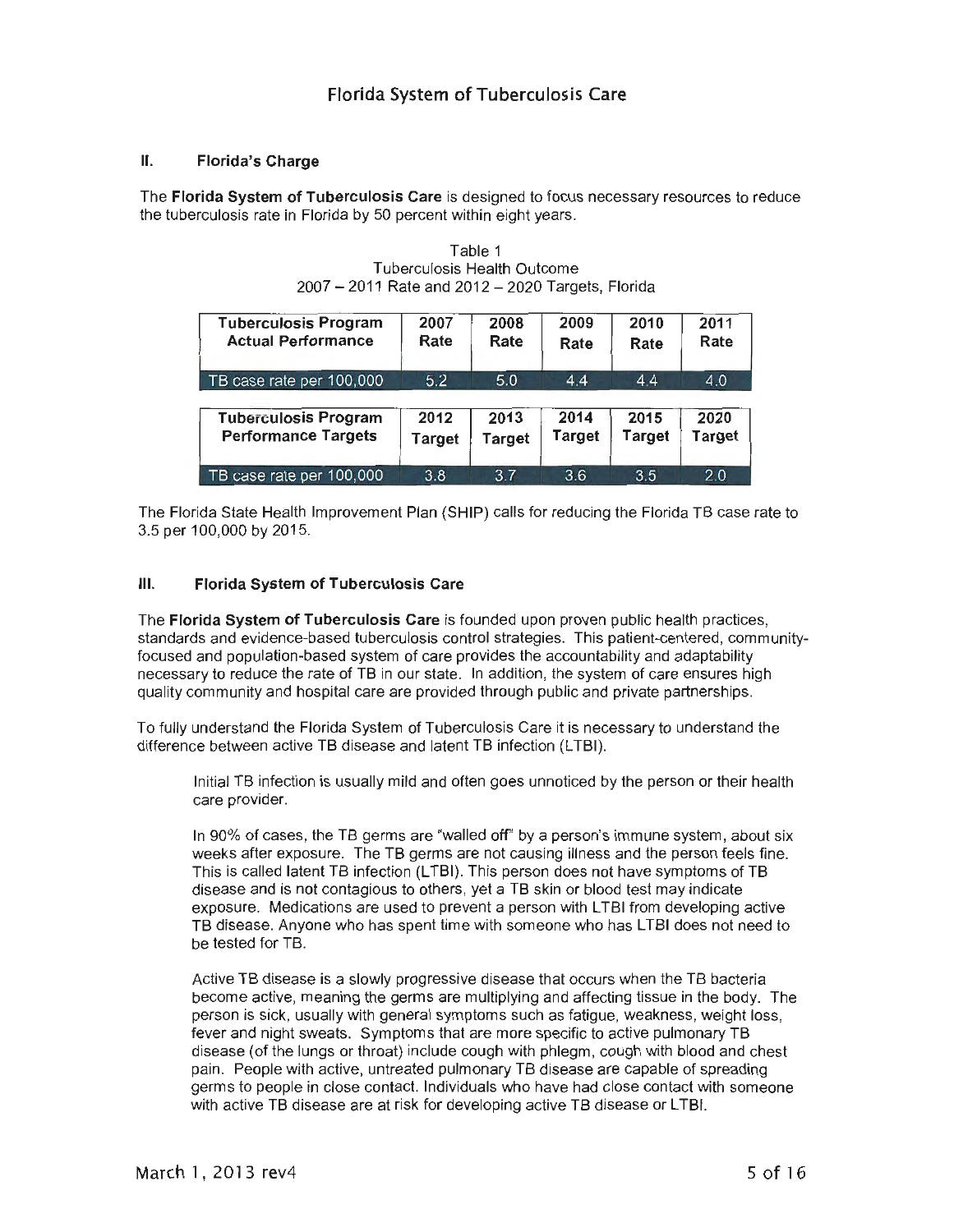The Florida System of Tuberculosis Care leverages the statewide public health system, the key components of an effective tuberculosis control program and effective, evidence-informed strategies for TB control to achieve Florida's charge of cutting the TB rate in half by 2020. The key components and strategies of TB control are based on the recommendations of the American Thoracic Society, Centers for Disease Control and Prevention and the Infectious Diseases Society of America.

The key components of an effective program are:

- **Surveillance** to promote the early detection of active TB cases, identification of contacts to active TB cases and identification of high-risk populations for TB evaluation.
- **Diagnosis** of TB begins with the initial evaluation of a suspected TB patient. Diagnosis of latent TB infection (LTBI) begins with the evaluation of close contacts to active TB cases and screening and testing of populations at high-risk for TB exposure.
- **Treatment** cures the individual with active TB disease and protects the community by interrupting transmission. The exact combination of prescribed medications and length of treatment is patient-specific based on age, overall health, the possibility of TB drug resistance, the form of TB (latent or active) and location of TB in the body. Treatment of LTBI prevents the development of future disease.
- Case Management is provided by a team of public health professionals who are members of the Florida Department of Health (DOH). Case management ensures the provision of treatment to cure for an active TB patient and the assessment of antimicrobial drug resistance when treatment failures occur. Case management for persons with LTBI supports the goal of preventing future TB disease.
- **Education** and training support all aspects of an effective TB control and prevention program.

The key strategies of an effective program are:

- Treat to cure patients with active TB disease in a safe environment that protects the public.
- Protect close contacts of patients with active TB disease.
- **Prevent** future TB disease by identifying and treating latent TB infection.
- **Ensure** infection prevention practices are in place in facilities with individuals at high risk for TB transmission.
- Monitor and evaluate performance to ensure that data-driven interventions improve program activities.

Figure 1

#### FLORIDA SYSTEM OF TUBERCULOSIS CARE

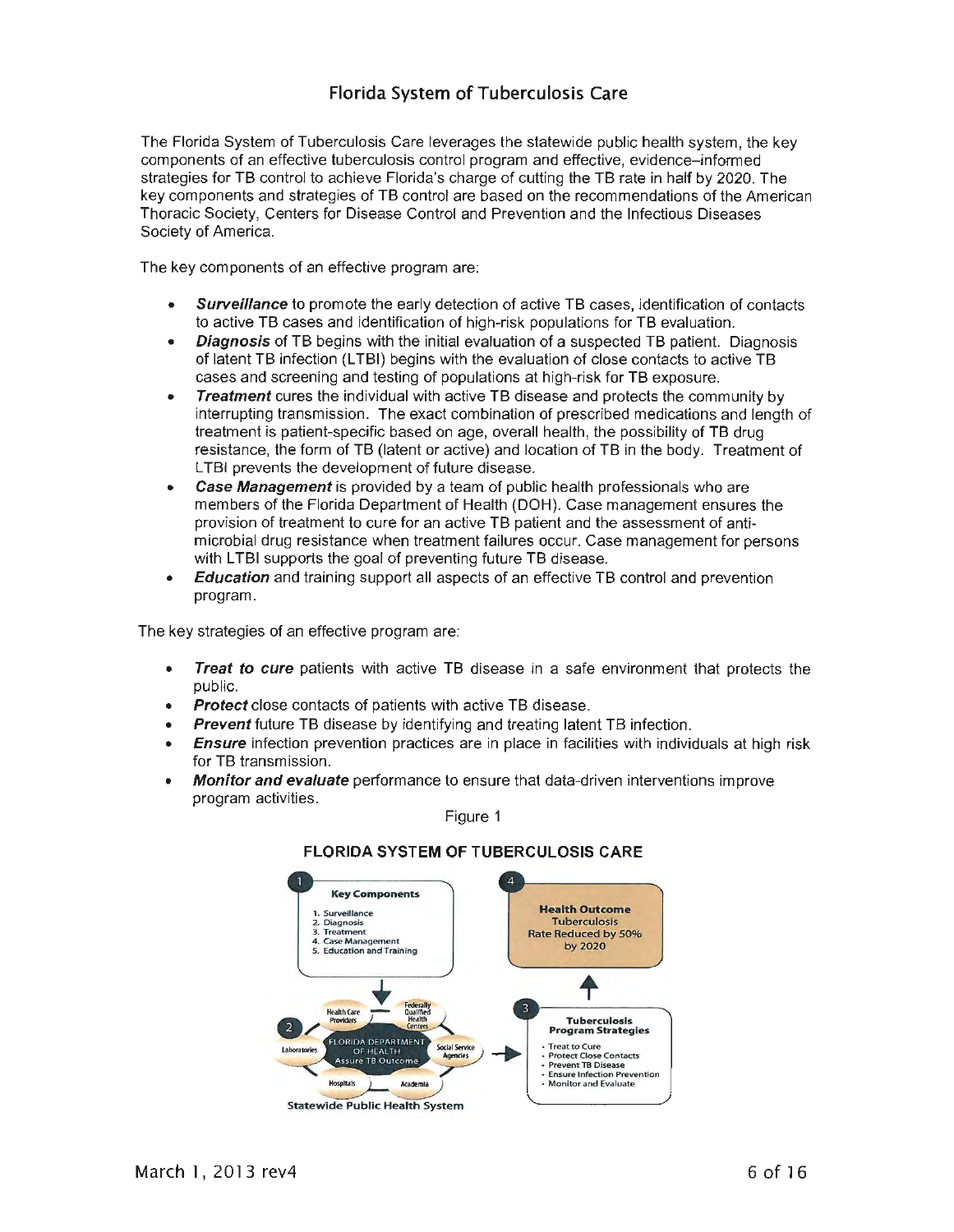## **IV. Florida Department of Health Tuberculosis Control Section**

The **Florida Department of Health (DOH) Tuberculosis Control Section** serves as the foundation of the agency's role in the **Florida System of Tuberculosis Care.** The Section is responsible for ensuring a statewide program that meets national standards for TB elimination through policy development, allocation of resources to support program implementation, monitoring of TB trends and program evaluation. An effective statewide program includes:

- Expertise in policy and standard development/adoption, implementation, monitoring and evaluation.
- Expertise in medical management of tuberculosis.
- Expertise to contract for statewide services that support treatment to cure of active TB disease at all Levels of Care, including inpatient hospitalization.
- Expertise to ensure educational programs and resources for TB prevention and control are available statewide.
- Expertise to conduct quality of care reviews across the program services delivered through the DOH.
- Expertise to acquire, manage and allocate funding.
- Procedures and processes in place to conduct interjurisdictional TB notification which ensures continuity and completion of care across state lines.
- TB expertise within the DOH public health laboratory system.
- Adequate resources to support Level 1 and Level 2 TB Care, including contracting for specialty medical and social services as well as providing access to services needed to respond to outbreaks.
- Expertise to develop and implement statewide data systems for surveillance and case management
- Expertise to conduct enhanced surveillance and analysis capacity.
- Expert consultant to the Florida Department of Corrections for TB control in a prison setting.
- Liaison to the Centers for Disease Control and Prevention, Division Disease Control and Health Protection, including case reporting from Florida.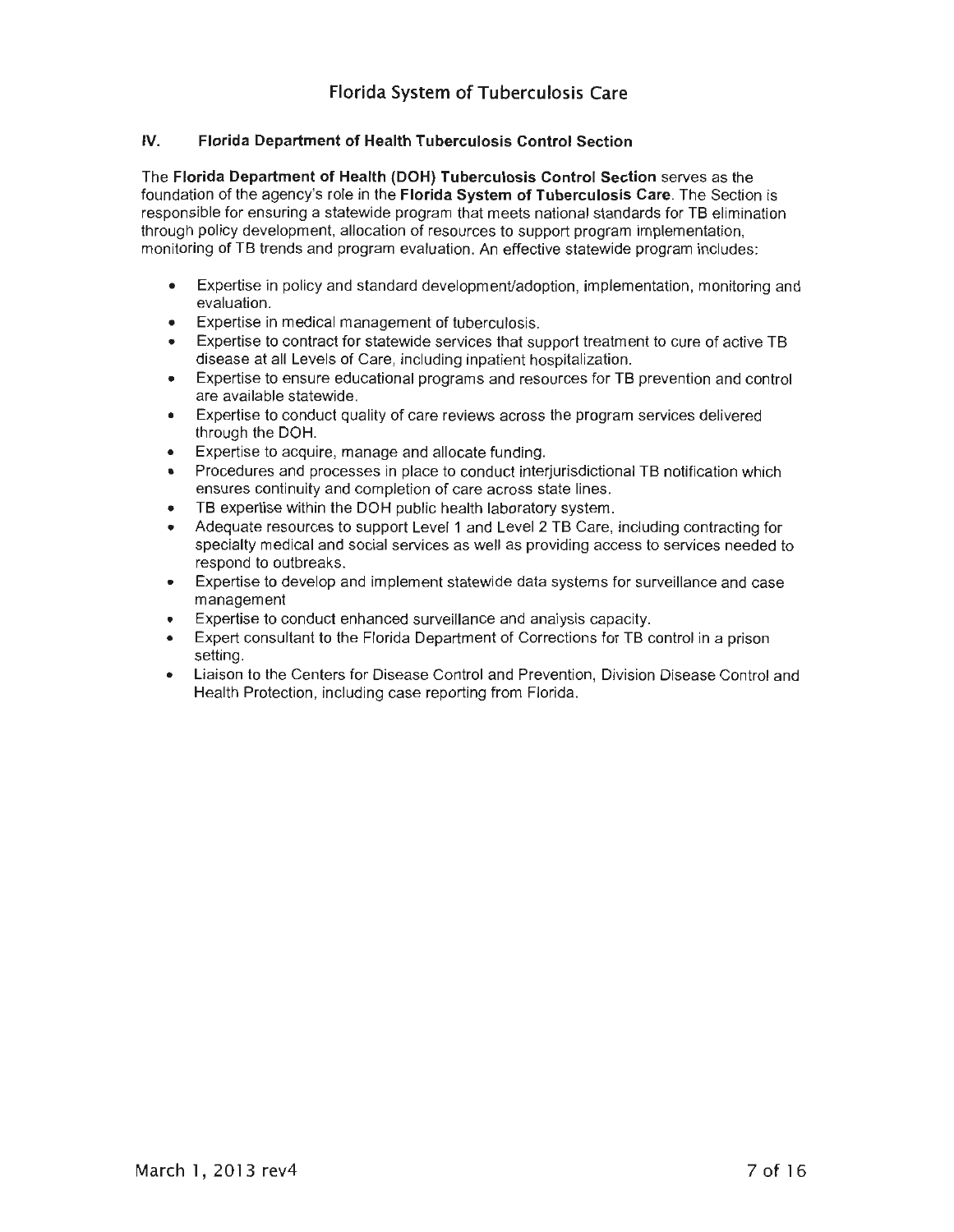## V. Florida Department of Health Levels of Care

Chapter 392.53, Florida Statutes requires reporting of suspected or confirmed active TB cases to the Florida Department of Health. The Florida Department of Health Tuberculosis Control Section organizes TB control activities into three Levels of Care that are mutually supportive. coordinated and patient-centered. The Levels of Care serve as the backbone of the Florida System of Tuberculosis Care.

Figure 2

**FLORIDA DEPARTMENT OF HEALTH LEVELS OF CARE**  LEVEL 3  $\rightarrow$  CURE **IFVEL 2** Florida Department of Health  $\rightarrow$  CURE LEVEL 1  $\rightarrow$  CURE Community-Based Care Provided Withir<br>Local Public Health System FLORIDA DEPARTMENT OF HEALTH TUBERCULOSIS CONTROL PROGRAM

Upon initial entry into the system, the Level of Care is determined and then reassessed throughout the course of treatment. Patients with active TB move seamlessly across the Levels of Care based on their needs. The goal for all patients is the provision of treatment in, or as close as possible, to their communities in a manner that protects those communities. All persons with latent TB infection are managed at Level 1.

A summary of each Level of Care is provided below:

| $1$ aviv $L$               |                                                                                             |                                                                                                                                                                                                                                                                                              |  |  |  |  |  |  |
|----------------------------|---------------------------------------------------------------------------------------------|----------------------------------------------------------------------------------------------------------------------------------------------------------------------------------------------------------------------------------------------------------------------------------------------|--|--|--|--|--|--|
| <b>TB Level of</b><br>Care | <b>Accountability</b>                                                                       | <b>Functions</b>                                                                                                                                                                                                                                                                             |  |  |  |  |  |  |
|                            | Local Public Health System<br>(coordinated through 67 - Local<br>County Health Departments) | Manages 90% of active TB cases<br>Provides patient and contact identification,<br>diagnosis, treatment and follow-up in home county<br>Manages medical and social issues for moderate<br>٠<br>to moderately complex patients                                                                 |  |  |  |  |  |  |
| 2                          | Area TB Network<br>(8 Multi-county Catchment Areas)                                         | Supports the management of 5% of active TB<br>٠<br>cases<br>Provides specialized medical, social or mental<br>$\bullet$<br>health beyond the scope of Level 1<br>Provides access to recognized TB specialist for<br>٠<br>consultation<br>Coordinates individual case and cohort reviews<br>٠ |  |  |  |  |  |  |
| 3                          | Contracted Inpatient Hospital<br>Services                                                   | Provides hospital services to 5% of active cases<br>٠<br>Manages non-compliant and/or moderately severe<br>to severely complicated patients through in-patient<br>hospitalization service<br>Provides access to highly specialized TB experts                                                |  |  |  |  |  |  |

Table 2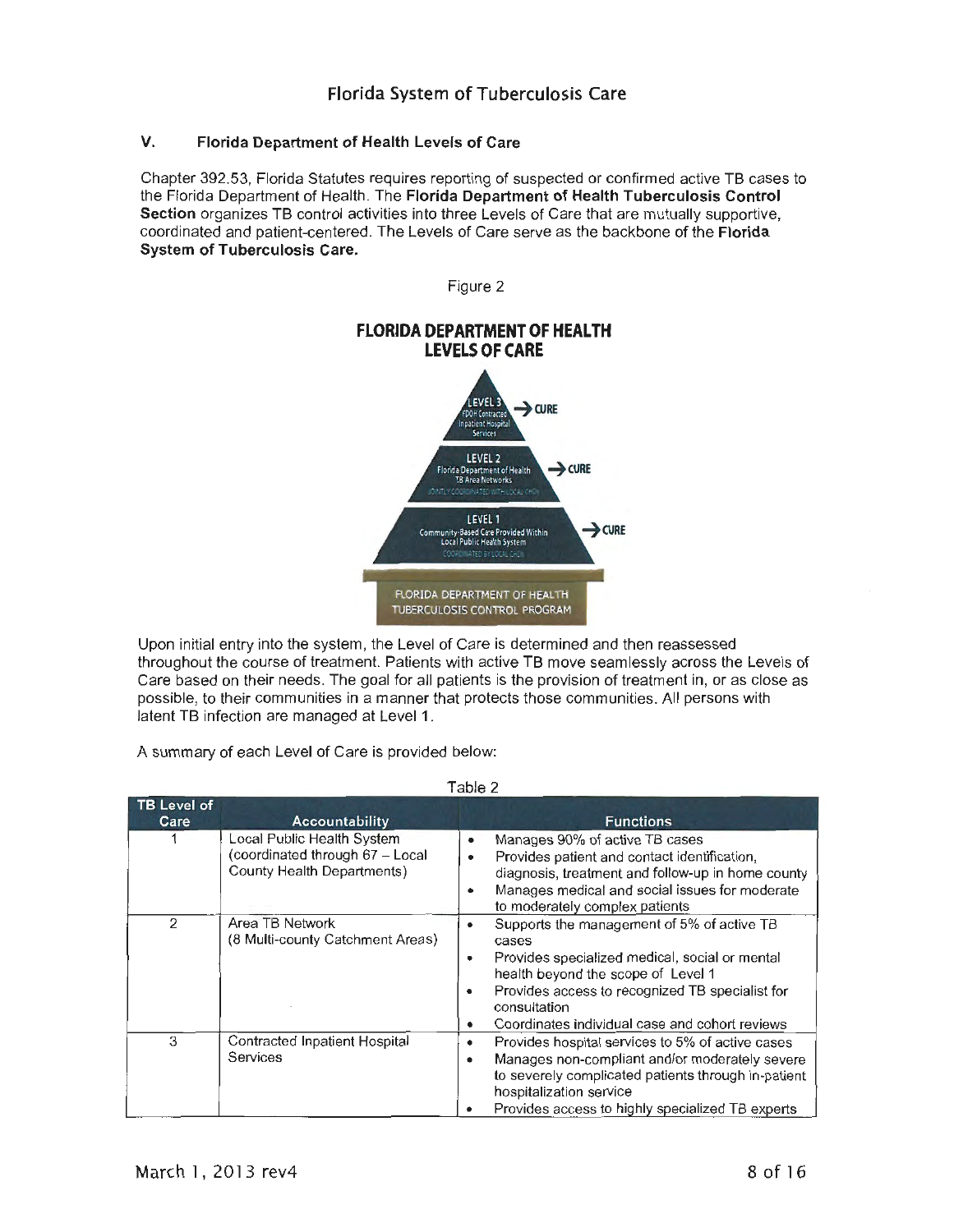## Level 1 - Local Public Health System (LPHS)

The Local Public Health System (LPHS) is responsible for early identification, reporting and treatment of active TB patients. Approximately 90 percent of patients with active disease are managed at Level 1. A person with suspected or confirmed TB is most often identified by a community medical provider who reports this to their local County Health Department (CHD). Public health professionals, trained in TB, then perform an initial assessment of the patient. The immediate goal is to ensure the patient with a suspected or confirmed case is started on effective TB therapy within 48 hours of positive sputum . The CHD ensures that sputum samples are sent to the Florida Department of Health (DOH) public health state laboratory to be stained for TB organisms (acid fast bacilli smear positive) and probed to detect the DNA of Mycobacterium tuberculosis. To aid in selection of antibiotics but most importantly to ensure the public's safety, any sample positive for TB undergoes a rapid test for Isoniazid (INH) and Rifampin (RIF) resistance.

In order to protect the public's health from the risk of exposure to tuberculosis, infectious TB patients are isolated from others. Isolation may occur in the patient's home, appropriate transitional housing or in a hospital. CHD staff assesses the patient's current accommodations to ensure adequate infection prevention is in place to avoid further transmission.

The patient and family members are taught about tuberculosis and helped to understand the actions that need to be taken to treat the disease and prevent spread to other people. Infectious TB patients are instructed to avoid public transportation and public areas, have no visitors and visit with no one beyond already assessed contacts. They must not be around children or those with medical conditions that increase risk for acquiring TB disease. They are instructed to cover mouth and nose when coughing or sneezing and wear a mask if they must leave their homes.

Daily monitoring of TB patients at Level 1 during the infectious period includes:

- Clinical assessment of patient's health status and well-being.
- Acceptance and tolerance of medication.
- Other medical conditions of concern.
- Assessment of compliance with isolation.
- Administration of medication.
- Collection of sputum samples for delivery to state public health laboratory.

These daily sputum samples are stained for TB organisms in the public health laboratory to guide in the determination of when the patient is no longer infectious and can resume normal daily activities. The Centers for Disease Control and Prevention (CDC) guidelines for non-infectivity is three consecutive sputum samples collected according to protocol that are TB smear negative. Using these guidelines, the licensed DOH medical provider makes the decision to discontinue the isolation precautions and allow them to return to normal daily activities.

When managing an infectious TB patient who is disadvantaged and without acceptable means for home isolation, DOH staff ensure the patient remains hospitalized or alternative transitional housing that meets the standard of no shared air. All standard protocols for infectious TB patients are followed with the addition of the provision of food and other resources needed to meet daily living needs.

After discharge from isolation, each active TB patient remains enrolled in case management services. This includes coordination of necessary medical and social services as well as ensuring that the patient stays on appropriate tuberculosis drugs and completes the course of treatment to cure. Social risk factors such as substance abuse, homelessness, lack of transportation, child care needs, incarceration and mental health problems add complexity to the treatment of some TB patients at Level 1.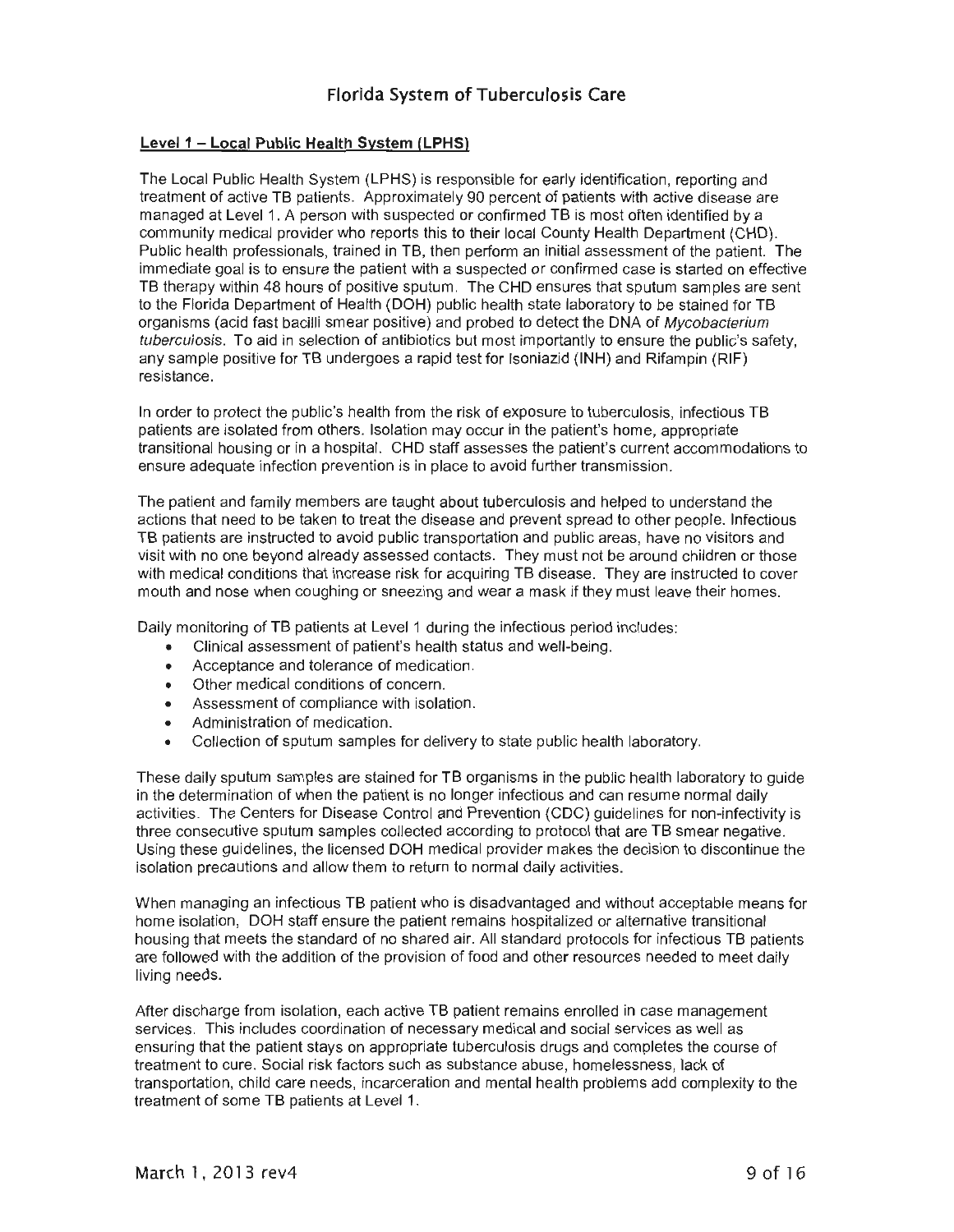

#### Expectations for Level 1 - Active TB case management includes:

- Perform initial assessment of patient.
- Assure appropriate isolation during the infectious period.
- Render the patient noninfectious through the use of directly observed therapy (DOT).
- Educate the patient and family on TB and the importance of completion of treatment.
- Prevent the development of drug resistant TB through the continued use of DOT until completion of therapy\_
- Identify and remove barriers to adherence to drug treatment.
- Provide monthly medical evaluations (more often as indicated by patient health status), including physical examination, laboratory, and radiology services.
- Identify and address other urgent health needs of the patient.
- Address needed social services especially for patients with risk factors such as substance abuse, homelessness and mental illness.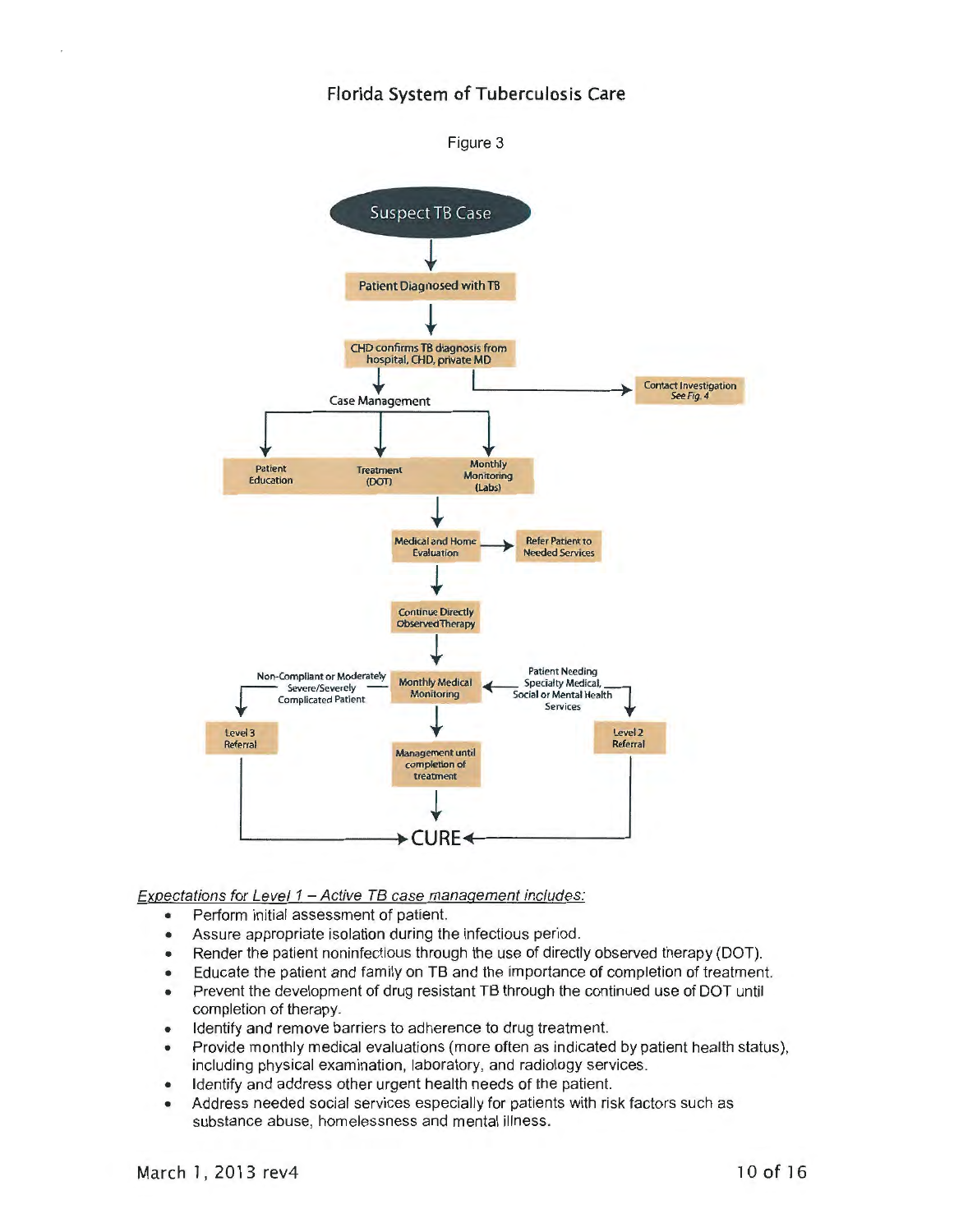The Local Public Health System (LPHS) is responsible for protecting contacts of active TB patients from developing disease. The County Health Department (CHD) coordinates contact investigation including identification and evaluation of contacts and appropriate treatment of contacts latent TB infection.



Expectations for Level 1 - Protecting Close Contacts includes:

- Conduct risk assessment for contact investigations based on the clinical features of the index case, the public health risk, and the types of contacts.
- Identify, prioritize and locate contacts for each case of active TB disease.
- Provide medications for the treatment of latent TB infection (LTBI).
- Conduct monthly health and laboratory monitoring and radiology services as indicated.
- Evaluate adherence to treatment.
- Provide directly observed therapy (DOT) to non-compliant patients.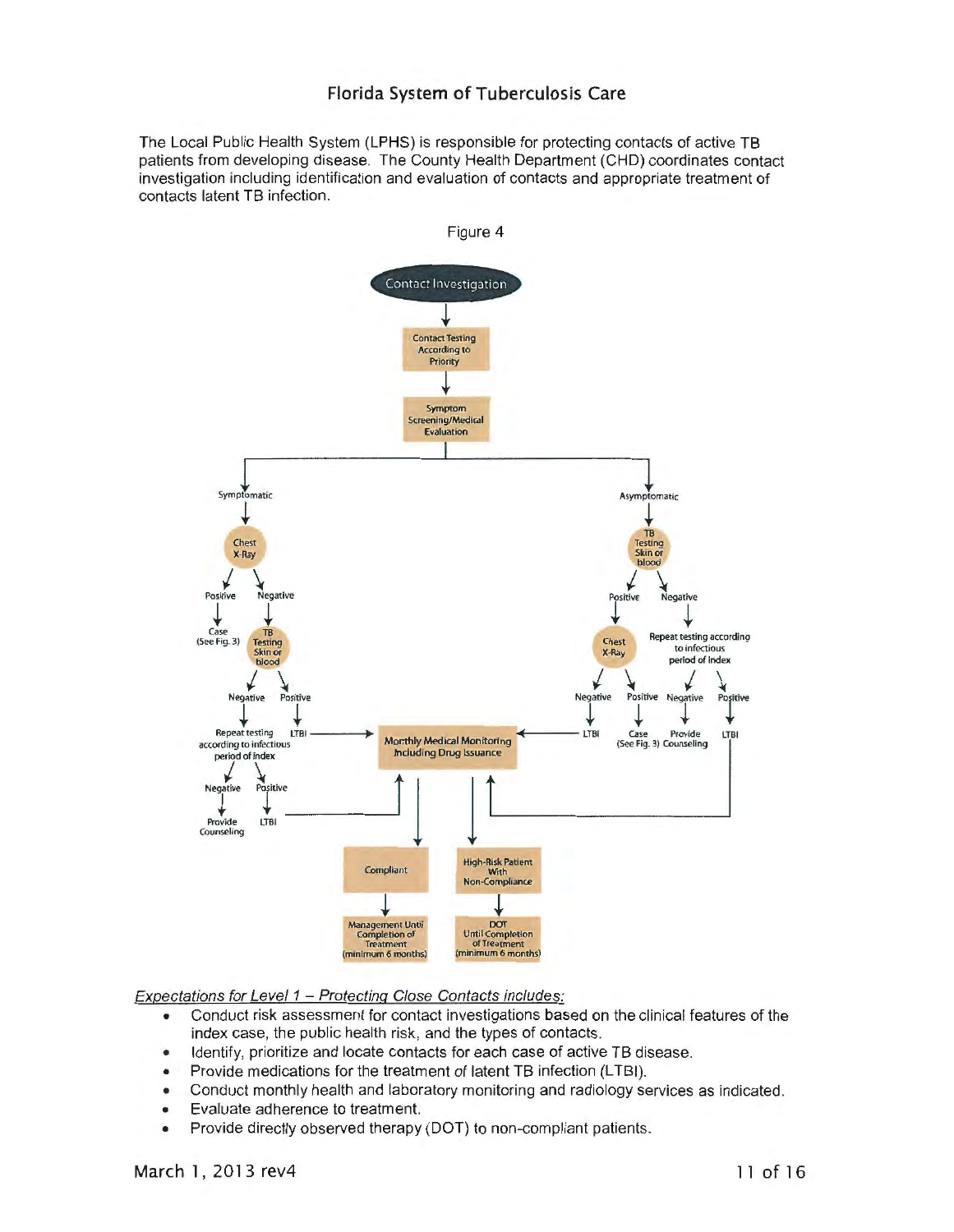The Local Public Health System (LPHS) is expected to detect and treat L TBI for high risk populations. It is estimated that five to ten percent of people infected with L TBI will develop active TB disease later in their lifetimes and then become a risk to infecting others. People who have HIV and LTBI have a risk of developing active TB at a rate of ten percent per year. In order to reduce the risk to others, populations at risk for LTBI or those at risk for progressing to active TB disease are identified for targeted testing and preventive treatment. The Florida Department of Health Tuberculosis Control Section prioritizes high-risk populations and targets testing to immigrants from countries with higher TB rates, persons living with HIV, persons who are homeless, persons using intravenous or non-injecting drugs and persons consuming excessive amounts of alcohol.

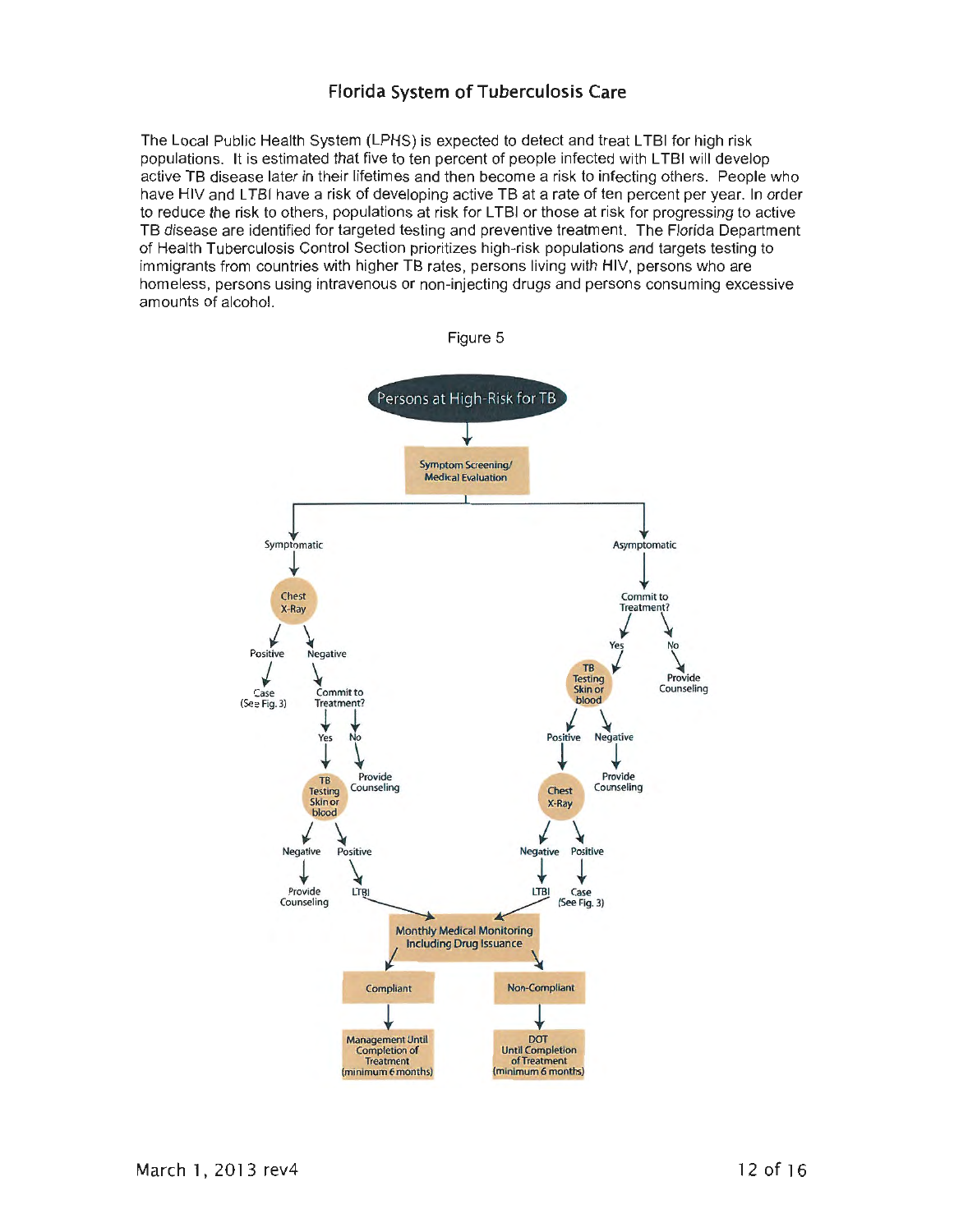## Expectations for Level  $1$  - Preventing TB Disease includes:

- Conduct targeted screening with populations at high-risk for developing active TB disease.
- Perform TB screening using the TB skin test or TB blood test.
- Provide medications for the treatment of latent TB infection (LTBI).
- Conduct monthly health and laboratory monitoring and radiology services as indicated.
- Evaluate adherence to treatment.
- Provide directly observed therapy (DOT) to non-compliant patients.

The Local Public Health System (LPHS) is responsible for ensuring that infection prevention practices are in place in facilities with individuals at high risk for TB transmission. People who work in health care settings or are residents or employees of congregate living facilities are at higher risk for becoming infected with TB; therefore, it is necessary for these facilities to have a TB infection prevention plan to ensure prompt detection of infectious patients, proper use of airborne precautions, appropriate referral of persons with suspected or confirmed TB disease and appropriate treatment of persons with LTBI.

### Expectations for Level 1 - Ensuring Infection Prevention Practices includes:

- LPHS has access to expertise in TB infection prevention practices.
- County Health Department (CHD) has TB Infection Prevention Plan, which includes administrative measures, environmental controls and appropriate use of respiratory protection for all CHD clinics where individuals at high risk for TB transmission may present; and procedures for conducting risk screening and testing for latent TB infection for staff at risk for TB exposure.

#### Level 2 - Florida Department of Health Area TB Networks

Eight Area TB Networks (Appendix 1), which are geographically aligned, collaborate to manage the active TB cases within their boundaries to achieve the TB program strategies.

Each Area TB Network provides medical and social services consultation which allows the majority of active TB patients to successfully complete treatment in their community. It is estimated that five percent of active TB patients may require specialized medical and social services to support completion of treatment that is not readily available within the community. Each Area TB Network works closely with the local CHD to make additional specialized services available to help patients stay as close to home as possible during their treatment.

#### Expectations for Level 2 - Active TB Case Management includes:

- Establish partnerships to assure access to specialty medical and social services that are not readily available.
- Provide access to licensed healthcare providers with specialties in TB and general medical care for consultation.
- Provide access to enhanced outpatient services including parenteral drug therapy, advanced imaging services with interpretation and home health services.
- Provide access to appropriate transitional housing for persons with TB disease who are infectious.
- Provide access to pharmacy consultation.
- Provide incentives as well as enablers, as needed, for the extended course of therapy needed to achieve completion of treatment to cure, such as fast food coupons, supermarket coupons, and nutritional supplements.
- Coordinate access to expert TB consultation.
- Coordinate collaborative review of cases and identify gaps in services.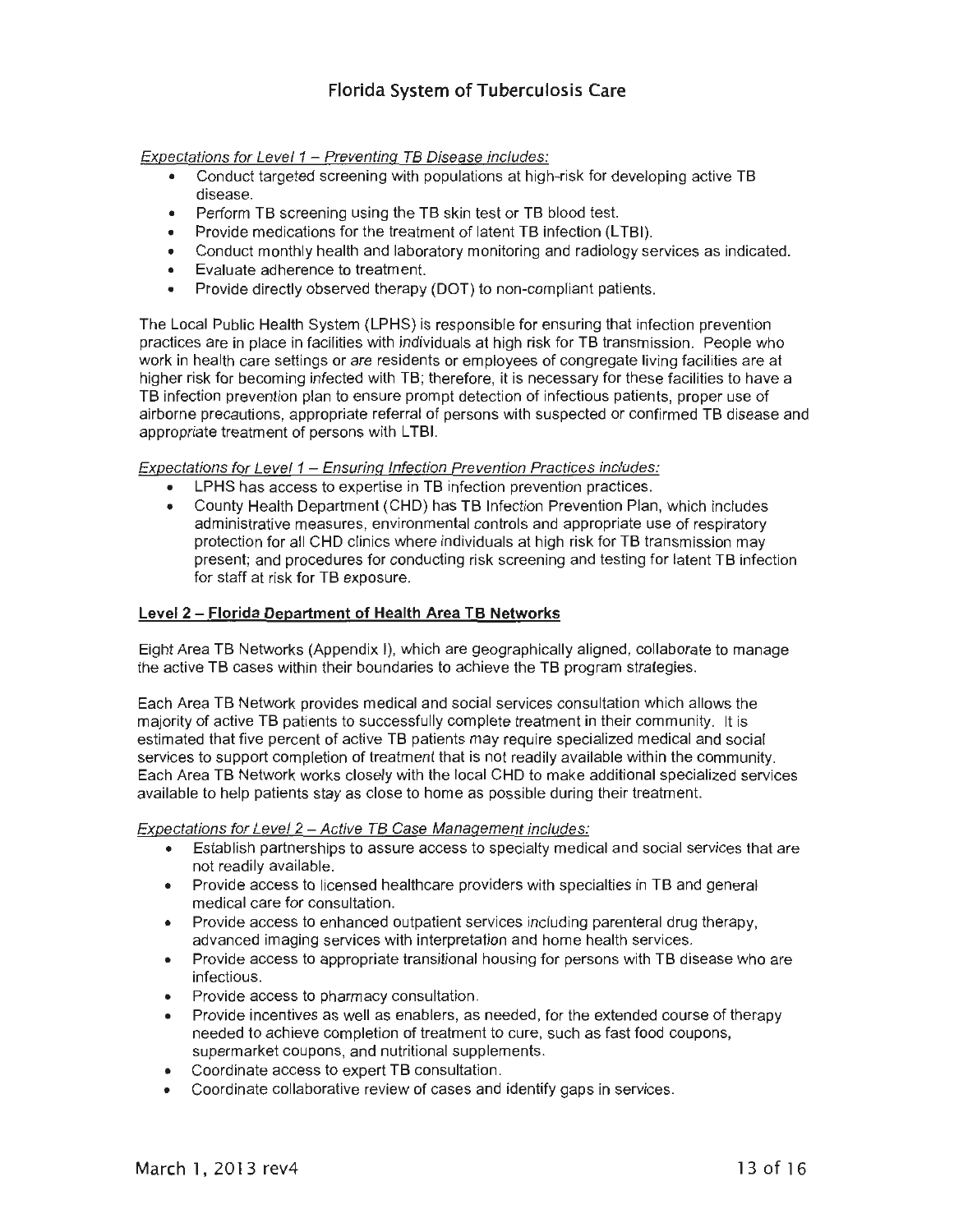Each Area TB Network supports the LPHS to meet the TB program strategies of contact investigation, high-risk population screening and infection prevention measures. Expectations for Level *2-* Contact Investigation, High-Risk Population Screening. and Infection Prevention Measures includes:

- Support active TB contact investigations.
- Support screening programs for the prevention of TB disease in high-risk populations.
- Support LPHS in infection prevention planning.
- Coordinate mobilization of resources within the network to respond to incidents and outbreaks of TB in a LPHS.

Each Area TB Network supports the monitoring, evaluation, enhanced surveillance and data analysis for the local network. This includes providing technical assistance with the implementation of program policies, procedures and standards of care; providing case and cohort reviews to assure quality of care and accountability toward meeting state and national TB performance targets; and compiling area reporting such as analysis of genotype strain of active TB cases.

### **Level 3- Florida DOH Contracted Inpatient Hospital Services**

The Florida Department of Health (DOH) contracts for inpatient hospital services for **TB** patients. The contracted facilities and medical staff are highly specialized and experienced with treating medically and socially complicated TB cases. These facilities provide expert care to courtordered patients, voluntarily-admitted patients requiring confinement due to complicated social or mental health issues, medically complex patients who have failed management at Levels 1 and 2 or patients with multi-drug resistant or extremely drug resistant TB.

A key Level 3 asset is the DOH Medical Director of the TB Control Section. This individual is an expert tuberculosis clinician with overall responsibility for the medical direction of the Florida DOH Tuberculosis Control Section.

#### Expectations for Level *3-* Medical Director includes:

- Provide overall medical direction through approval and implementation of statewide clinical guidelines and policies and procedures for outpatient and inpatient management of TB patients to assure uniformity and consistency of TB care in Florida.
- Provide clinical consultation to Level 1 LPHS, including community physicians and County Health Departments (CHDs).
- Provide clinical consultation to Level 2 Area TB Networks to include assistance with management of medically complex patients with the goal of keeping patients in their home communities for as long as possible.
- Coordinate transfer of patients who fail Level 1 or 2 TB care to contracted hospital facilities for admission for Level 3 TB care.
- Collaborate with contracted facilities in the course of treatment for TB by reviewing inpatient case management and participating in discharge planning for the patient's return to the community.
- Conduct regional case and cohort reviews with Level 2 Area TB Network to assure quality of care.
- Conduct utilization review with contracted hospitals for quality assurance of TB care.
- Conduct training to expand the knowledge of practitioners in the identification and treatment of tuberculosis.
- Conduct research to advance knowledge in the identification and treatment of tuberculosis patients.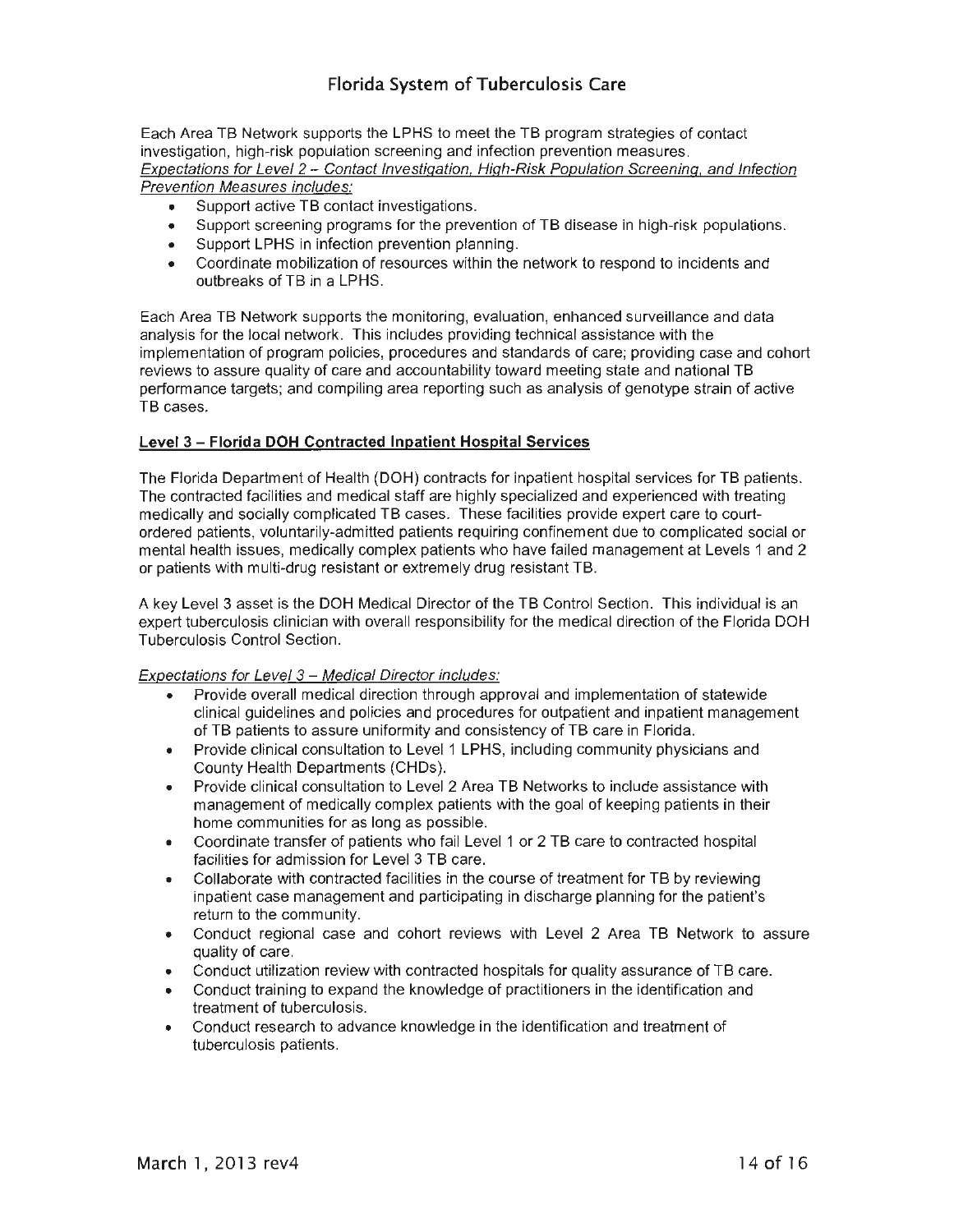## **VI. Summary**

This document outlines the framework by which the Florida Department of Health (DOH) supports the Florida System of Tuberculosis Care, a partnership between the DOH and the statewide public health system . Working together, physicians, community based clinics, laboratories, hospitals, social services agencies, academia, and public health professionals form a network that assures the five key components of an effective program are available statewide.

The Florida System of Tuberculosis Care is founded upon proven public health practices, standards and evidence-based tuberculosis control strategies. This patient-centered, communityfocused and population-based system of care provides the accountability and adaptability necessary to reduce the rate of TB in our state.

The Florida Department of Health Tuberculosis Control Section organizes TB control activities into three Levels of Care that are mutually supportive, coordinated and patient-centered. The Levels of Care serve as the backbone of the Florida System of Tuberculosis Care. The DOH Tuberculosis Control Section serves as the foundation of the agency's role in the Florida System of Tuberculosis Care. The Section is responsible for ensuring a statewide alignment with national standards for TB elimination through policy development, allocation of resources to support program implementation, monitoring of TB trends and program evaluation

The cornerstone of the system is a holistic assessment of each person's needs combined with the use of intensive case management and effective outreach to ensure every patient with active disease remains under medical supervision until completion of curative therapy. The system ensures access to hospitalization when needed; best utilizes new medical technologies and most effectively uses resources. The system ensures contacts to active TB cases are identified, screened and treated as needed. The system ensures resources are targeted to high-risk persons for TB infection and disease. The commitment of the DOH is to treat to cure all forms of tuberculosis.

In closing, the Florida System of Tuberculosis Care is designed to focus necessary resources to reduce the tuberculosis rate in Florida by 50 percent by 2020.